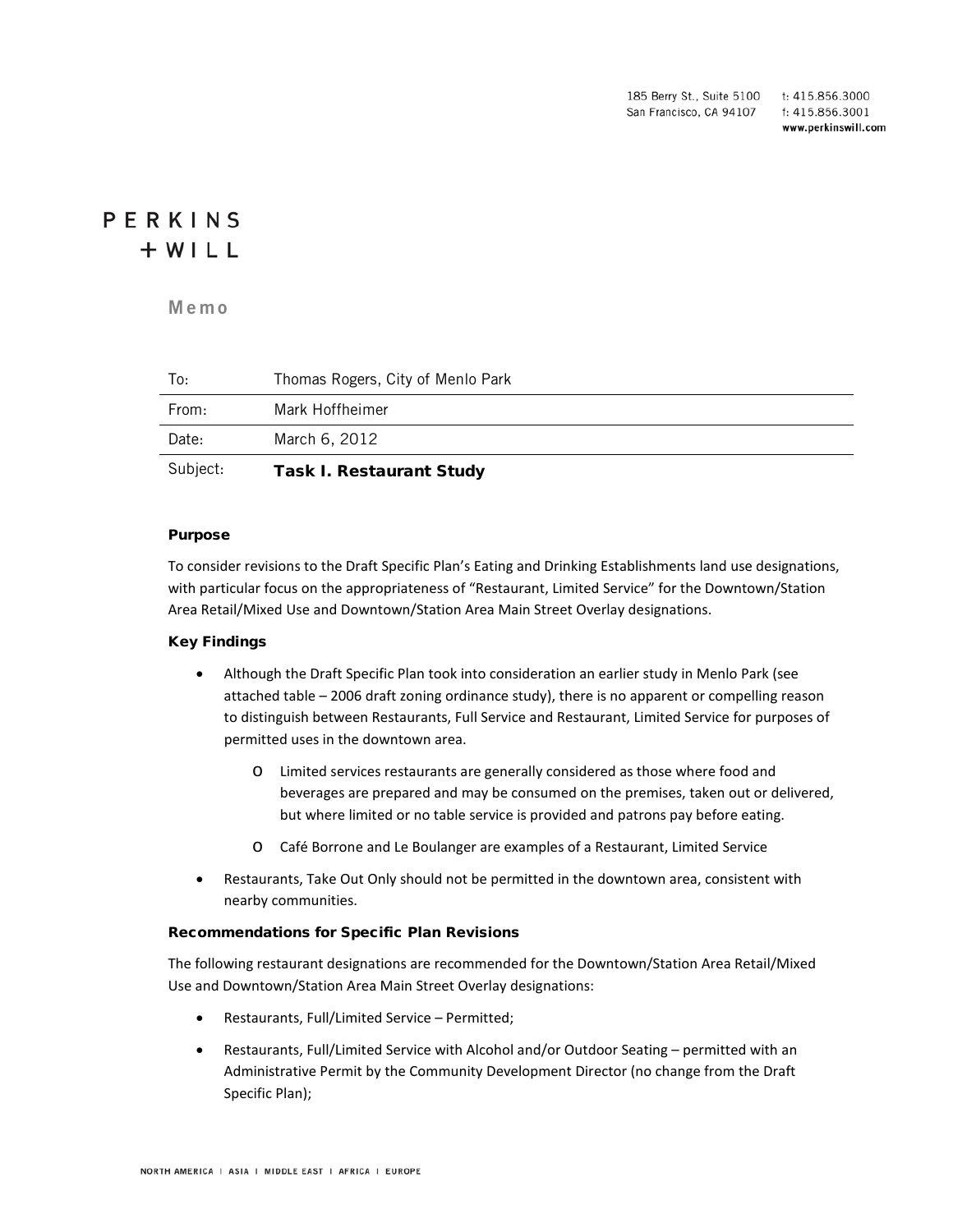- Restaurants, Full/Limited Service with Live Entertainment permitted with Use Permit by Planning Commission (no change from Draft Specific Plan; and
- Restaurants, Take-Out Only Not Permitted.

### Methodology

Perkins+Will reviewed restaurant designations in Redwood City and Palo Alto to understand how nearby communities handled different types of restaurants in their downtown area. Perkins+Will also considered the appropriate size limit for a limited service restaurant by reviewing existing Limited Service Restaurants in downtown Menlo Park and trade publications.

#### Discussion of Findings

The attached table summarizes definitions and permitted/conditional uses for restaurants for Menlo Park, Redwood City and Palo Alto. It also provides definitions for restaurants from the North American Industry Classification System, a standard used by Federal statistical agencies.

## **Eating and Dining Establishments in the Downtown/Station Area Retail/Mixed Use and Downtown/Station Area Main Street Overlay Designations**

The Draft Specific Plan provides for the following Eating and Dining Establishment uses in the Downtown/Station Area Retail/Mixed Use and Downtown/Station Area Main Street Overlay Designations:

- Restaurants, Full Service Permitted;
- Restaurants, Limited Service Permitted subject to limitations (less than 3,000 SF); may be exceeded with Use Permit by Planning Commission;
- Restaurants, Full/Limited Service with Alcohol and/or Outdoor Seating permitted with an Administrative Permit by the Community Development Director;
- Restaurants, Full/Limited Service with Live Entertainment permitted with Use Permit by Planning Commission; and
- Restaurants, Take-Out Only Permitted subject to limitations (less than 3,000 SF although may be exceeded with Use Permit by Planning Commission) in the Downtown/Station Area Retail/Mixed Use designation and prohibited in the Downtown/Station Area Main Street Overlay designation.

#### **Definition of Restaurant, Limited Service**

The Draft Specific Plan generally defines Limited Services Restaurants as those where food and beverages are prepared and may be consumed on the premises, taken out or delivered, but where limited or no table service is provided and patrons pay before eating. For the full and precise definition, see the attached table and/or Appendix H of the Draft Specific Plan.

Café Borrone and Le Boulanger in downtown Menlo Park are two examples of a limited service restaurant. The two restaurants are approximately 2,700 square feet and 4,500 square feet in size, respectively.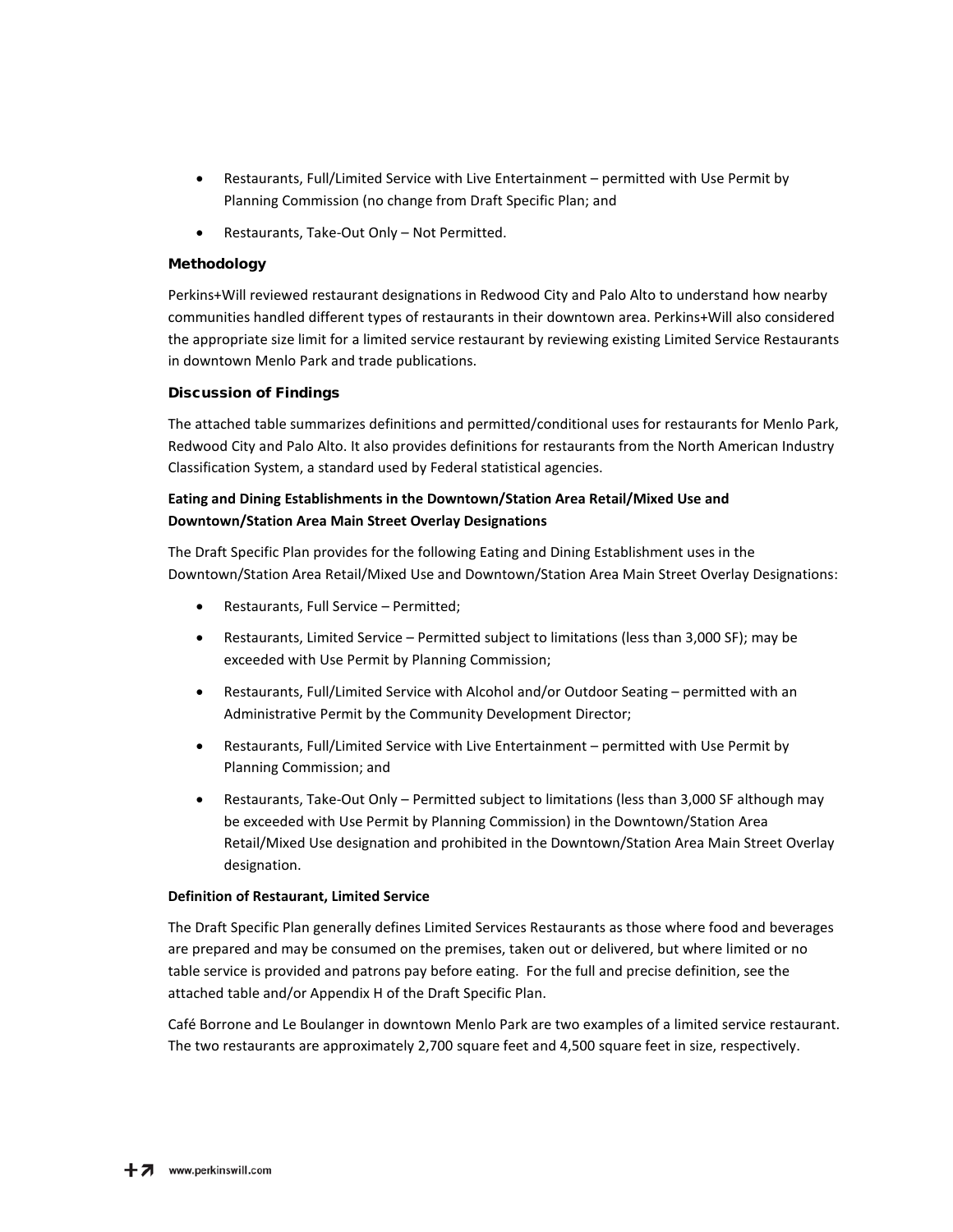#### **Draft Specific Plan compared to Redwood City and Palo Alto**

The Draft Specific Plan makes a distinction between Restaurants, Full Service and Restaurants, Limited Service. The cities of Redwood City and Palo Alto make no such distinction.

The Draft Specific Plan permits Restaurants, Full Service and Restaurants, Limited Service (with limitations) in the Downtown/Station Area Retail/Mixed Use and Downtown/Station Area Main Street Overlay Designations. This is consistent with the cities of Redwood City and Palo Alto.

The Draft Specific Plan permits Restaurants, Take-Out only (with limitations) in the Downtown/Station Area Retail/Mixed Use designation but prohibits them in the Downtown/Station Area Main Street Overlay Designation. The Cities of Redwood City and Palo Alto do no permit such restaurants in their downtown area. In addition, the City of Palo Alto does not allow drive-in service in their downtown area.

The Draft Specific Plan permits Restaurants (Full Service and Limited Service) with alcohol service and/or outdoor seating through an Administrative Permit. The Draft Specific Plan permits Restaurants (Full Service and Limited) with live entertainment through a Use Permit by the Planning Commission. This is generally consistent with the City of Redwood City. No such review and approval is required by the City of Palo Alto.

#### **Size of Restaurants, Limited Service**

The following information provides a gauge for a reasonable size for Restaurants, Limited Service if the City were to choose to use such a designation with limitations based on size.

#### Typical Parcel Size

Typical Downtown Parcel Size: 50' x 100' to 125' = 5,000 SF to 6,500 SF

Café Borrone and Le Boulanger in downtown Menlo Park

- Café Borrone approximately 2,700 square feet
- Le Boulanger approximately 4,500 square feet

#### 2009 Retail Tenant Directory

The Retail Tenant Directory, recognized throughout the industry as the most accurate data source available, contains in-depth profiles on over 6,000 retail chains across the U.S. and Canada. It is used by anyone interested in real estate development and the marketplace.

The directory includes a chart that demonstrates how new retail space is likely to be utilized by distinct retail categories. The Range of Average Square Feet for three restaurant types follows:

- Fast Casual Restaurants: 2,441 to 3,540 SF
- Fast Food: 1,861 3,420 SF
- Restaurants/bars: 4,686 6,770 SF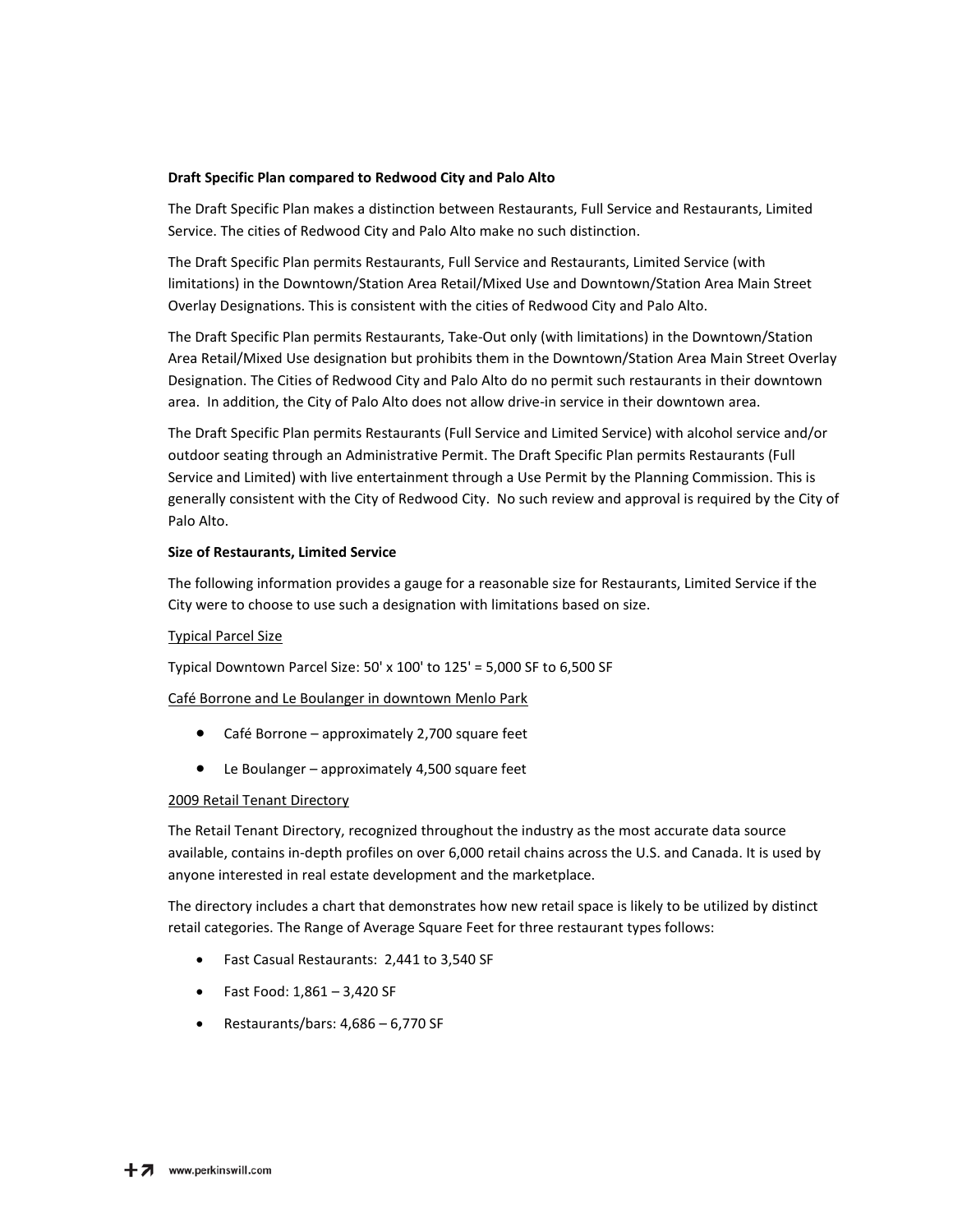#### References

• 2009 Retail Tenant Directory, Trade Dimensions/Nielsen, pages 15-16

#### **Attachments**

- Task I: Restaurant Study Table
- cc: Menlo Park El Camino Real/Downtown Specific Plan – SA #498012.006

P:\SanFrancisco\498012.000 Menlo Park Downtown Specific Plan\DOCS\01.0-PredesignPlanProg\01.16-Addl Serv\_Analysis MH\05\_ALL FINALS\Task I\_Restaurant\_FINAL\_120306.docx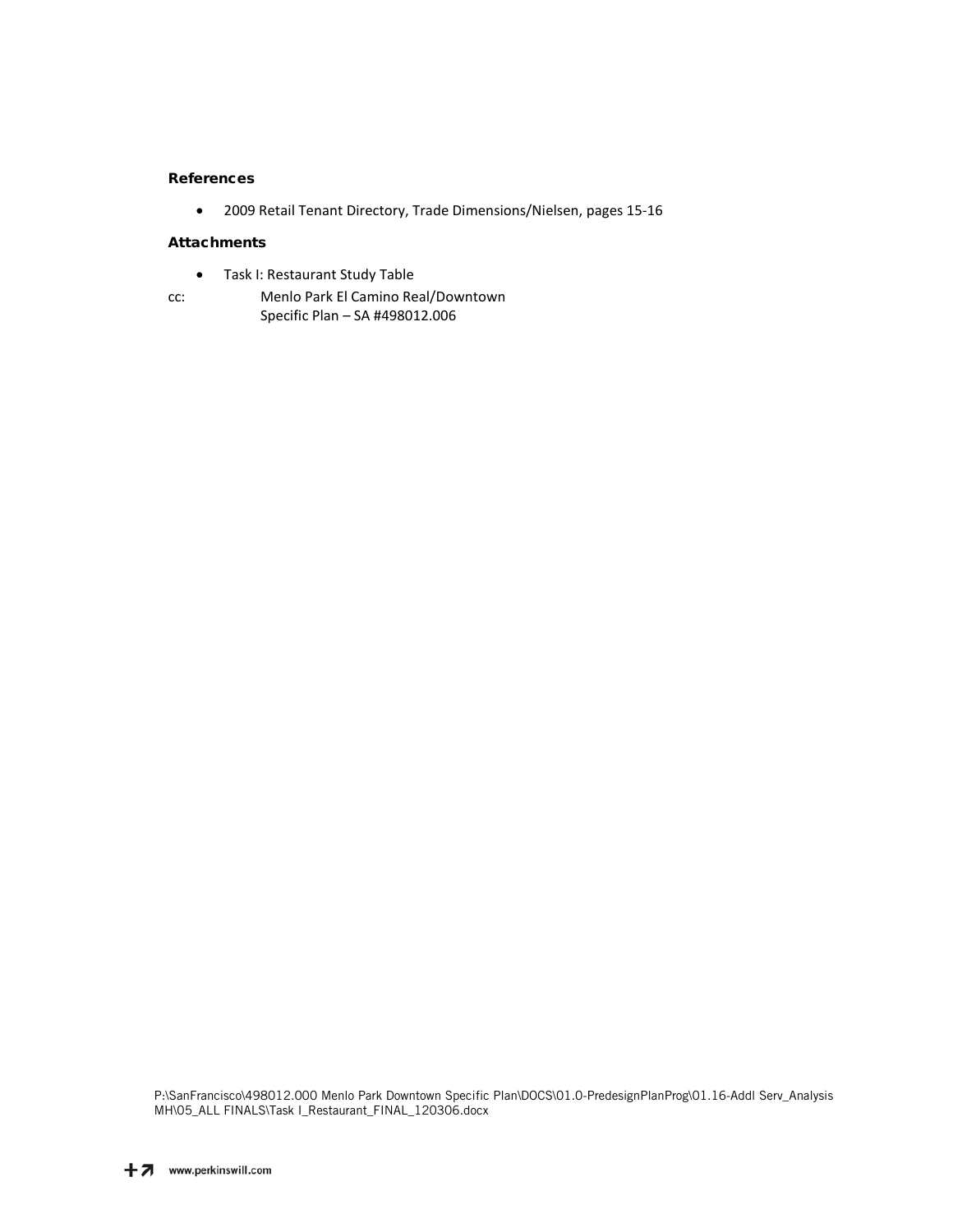## Menlo Park Additional ServicesTask I: Restaurant Study, Downtown Menlo Park 6 March 2012

|                                                                                         | <b>Definitions</b>                                                                                                                                                                                                                                                                                                                                                                                                                                                                                                                                                                                                                                                                                                                             | <b>Permitted Use</b> | Limitations/<br><b>Permits Required</b>                                                                                            |
|-----------------------------------------------------------------------------------------|------------------------------------------------------------------------------------------------------------------------------------------------------------------------------------------------------------------------------------------------------------------------------------------------------------------------------------------------------------------------------------------------------------------------------------------------------------------------------------------------------------------------------------------------------------------------------------------------------------------------------------------------------------------------------------------------------------------------------------------------|----------------------|------------------------------------------------------------------------------------------------------------------------------------|
| <b>Menlo Park Specific Plan</b>                                                         |                                                                                                                                                                                                                                                                                                                                                                                                                                                                                                                                                                                                                                                                                                                                                |                      |                                                                                                                                    |
| <b>Restaurants, Full Service</b>                                                        | Restaurants providing food and beverage services to patrons who order and<br>are served while seated and pay after eating. Takeout service may be<br>provided. Alcohol service, outside seating, and live entertainment are not<br>permitted except by administrative permit or use permit as allowed in the<br>Land Uses table.                                                                                                                                                                                                                                                                                                                                                                                                               | PERMITTED            |                                                                                                                                    |
| <b>Restaurants, Limited Service</b>                                                     | Establishments where food and beverages are prepared and may be<br>consumed on the premises, taken out, or delivered, but where no table<br>service is provided and patrons pay before eating. Limited Service<br>Establishments include restaurants that sell ready-to-eat prepared foods and<br>beverages for immediate consumption on- or off-premises that are packaged<br>and served in or on disposable wrappers, containers, or plates. This<br>classification includes cafeterias, delis, coffee shops, and snack bars but<br>excludes take-out only establishments. Alcohol service, outside seating, and<br>live entertainment are not permitted except by administrative permit or use<br>permit as allowed in the Land Uses table. |                      | Permitted subject to limitations<br>(less than 3,000 SF); limitations<br>may be exceeded with Use<br>Permit by Planning Commission |
| <b>Restaurants,, Full/Limited Service with</b><br><b>Alcohol and/or Outdoor Seating</b> | <b>None</b>                                                                                                                                                                                                                                                                                                                                                                                                                                                                                                                                                                                                                                                                                                                                    |                      | Permitted with Administrative<br>Use Permit by Community<br>Development Director                                                   |
| Restaurants, Full/Limited Service with Live<br><b>Entertainment</b>                     | None                                                                                                                                                                                                                                                                                                                                                                                                                                                                                                                                                                                                                                                                                                                                           |                      | Permitted with Use Permit by<br><b>Planning Commission</b>                                                                         |
| <b>Restaurants, Take Out Only</b>                                                       | Establishments where food and beverages are prepared and may be taken<br>out or delivered, but may not be consumed on the premises. No seating is<br>provided on the premises.                                                                                                                                                                                                                                                                                                                                                                                                                                                                                                                                                                 |                      | Permitted subject to limitations<br>(less than 3,000 SF); limitations<br>may be exceeded with Use<br>Permit by Planning Commission |
|                                                                                         |                                                                                                                                                                                                                                                                                                                                                                                                                                                                                                                                                                                                                                                                                                                                                |                      |                                                                                                                                    |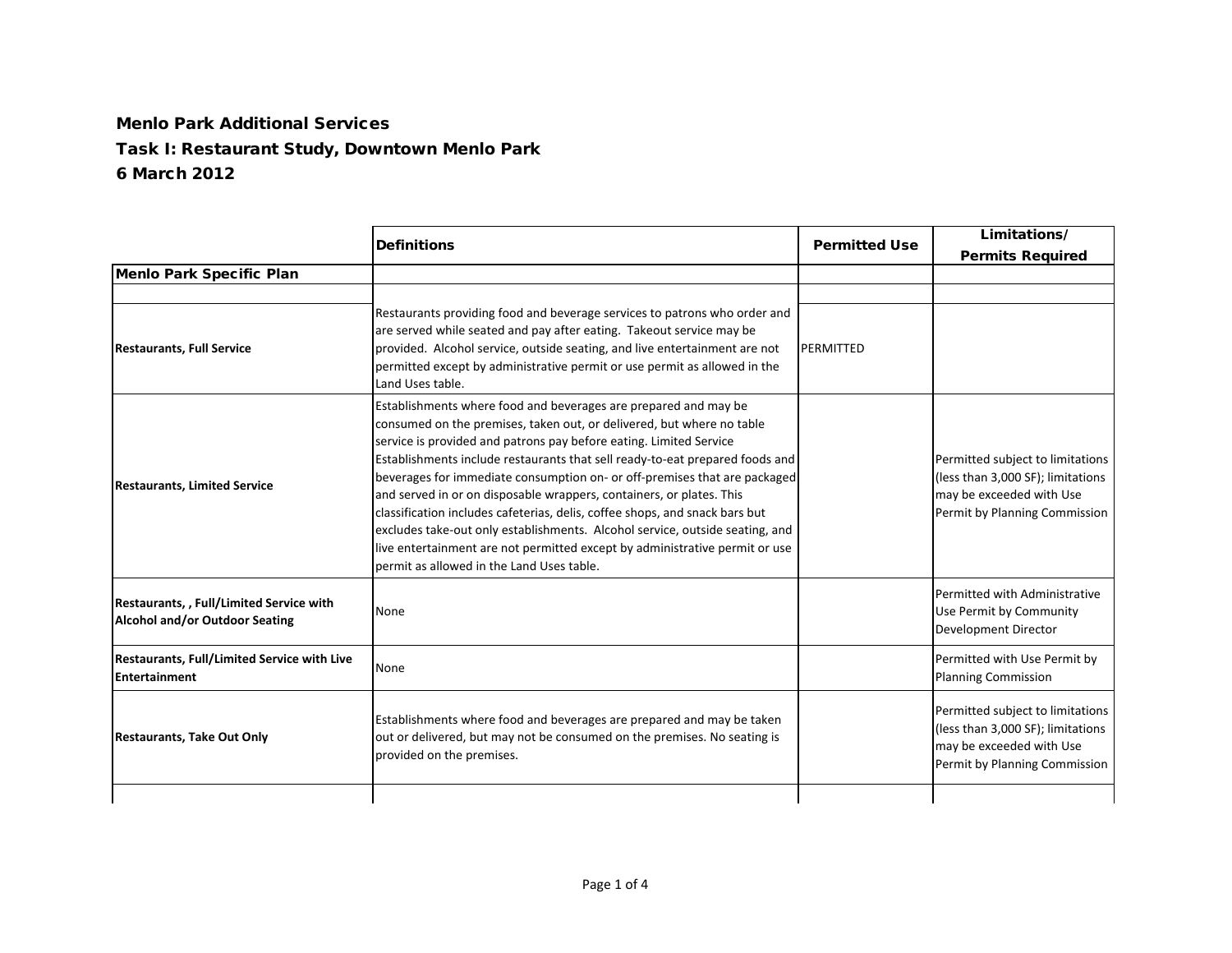|                                           | <b>Definitions</b>                                                                                                                                                                                                                                                                                                                                                                                                                                                                                                                                                           | <b>Permitted Use</b> | Limitations/<br><b>Permits Required</b> |
|-------------------------------------------|------------------------------------------------------------------------------------------------------------------------------------------------------------------------------------------------------------------------------------------------------------------------------------------------------------------------------------------------------------------------------------------------------------------------------------------------------------------------------------------------------------------------------------------------------------------------------|----------------------|-----------------------------------------|
| <b>Menlo Park Specific Plan</b>           |                                                                                                                                                                                                                                                                                                                                                                                                                                                                                                                                                                              |                      |                                         |
| <b>Menlo Park Commercial Zoning</b>       |                                                                                                                                                                                                                                                                                                                                                                                                                                                                                                                                                                              |                      |                                         |
| <b>Ordinance Update: Draft</b>            |                                                                                                                                                                                                                                                                                                                                                                                                                                                                                                                                                                              |                      |                                         |
| <b>Ordinance (9/27/06)</b>                |                                                                                                                                                                                                                                                                                                                                                                                                                                                                                                                                                                              |                      |                                         |
| <b>Restaurants, Full Service</b>          | Restaurants providing food and beverage services to patrons whole order<br>and are served while seating and pay after eating. Takeout service may be<br>provided.                                                                                                                                                                                                                                                                                                                                                                                                            | Not applicable       |                                         |
| <b>Restaurants, Limited Service</b>       | Establishments where food and beverages are prepared and may be<br>consumed on the premises, taken out, or delivered, but where no table<br>service is provided and patrons pay before eating. Limited Service<br>Establishments included restaurants that sell ready-to-eat prepared food<br>and beverages for immediate consumptions on- or off-premises that are<br>packaged and served in or on disposable wrappers, containers or plates. This<br>classification includes cafeterias, delis, coffee shops, and snack bars but<br>excludes take-out only establishments. | Not applicable       |                                         |
| <b>Restaurants, Take Out Only</b>         | Establishments where food and beverages are prepared and may be taken<br>out or delivered, but may not be consumed on the premises. No seating is<br>provided on the premises.                                                                                                                                                                                                                                                                                                                                                                                               | Not applicable       |                                         |
| <b>Redwood City</b>                       |                                                                                                                                                                                                                                                                                                                                                                                                                                                                                                                                                                              |                      |                                         |
| <b>Restaurant, Accessory Food Service</b> | An establishment that sells food and/or beverages as an accessory use in a<br>retail, office, or institutional structure and that does not change the<br>character of the primary use.                                                                                                                                                                                                                                                                                                                                                                                       | Not applicable       |                                         |
| <b>Restaurant, Drive-Through</b>          | An establishment that provides food and/or beverages accessible to persons<br>who remain in their motor vehicles.                                                                                                                                                                                                                                                                                                                                                                                                                                                            |                      | X - Not Permitted                       |
| <b>Restaurant, Fast Food</b>              | A restaurant that supplies food and beverages primarily in disposable<br>containers and that is characterized by self-service and short stays by<br>customers.                                                                                                                                                                                                                                                                                                                                                                                                               |                      | X - Not Permitted                       |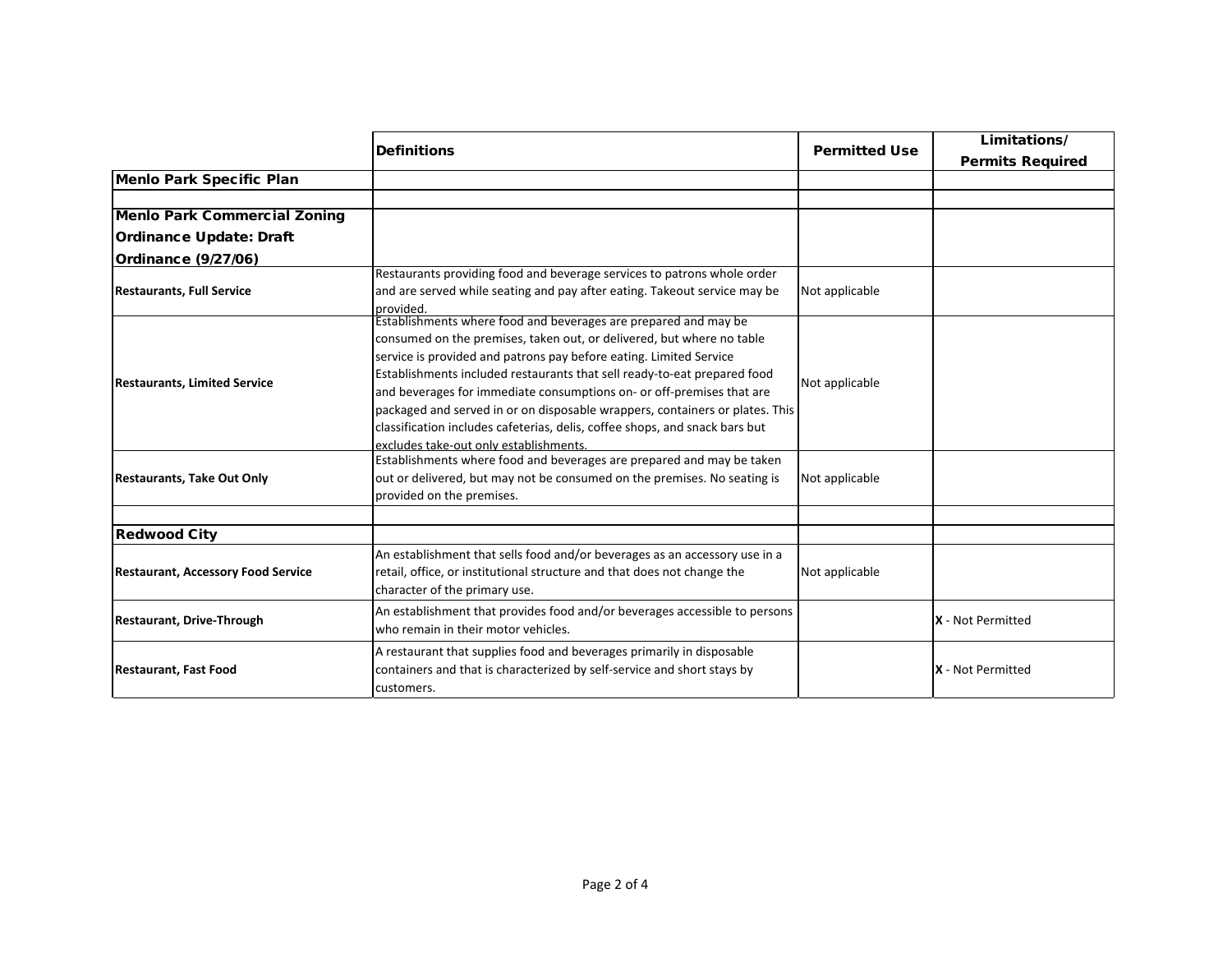|                                  | <b>Definitions</b>                                                                                                                                                                                                                                                                                                                                                                                                                                                                                                                   | <b>Permitted Use</b>                                                                                        | Limitations/                                                                                                                                                                                                                                                               |
|----------------------------------|--------------------------------------------------------------------------------------------------------------------------------------------------------------------------------------------------------------------------------------------------------------------------------------------------------------------------------------------------------------------------------------------------------------------------------------------------------------------------------------------------------------------------------------|-------------------------------------------------------------------------------------------------------------|----------------------------------------------------------------------------------------------------------------------------------------------------------------------------------------------------------------------------------------------------------------------------|
|                                  |                                                                                                                                                                                                                                                                                                                                                                                                                                                                                                                                      |                                                                                                             | <b>Permits Required</b>                                                                                                                                                                                                                                                    |
| Menlo Park Specific Plan         |                                                                                                                                                                                                                                                                                                                                                                                                                                                                                                                                      |                                                                                                             |                                                                                                                                                                                                                                                                            |
| <b>Restaurant, Sit-down</b>      | An establishment engaged in the business of selling food and beverages,<br>including alcoholic beverages, prepared on-site for primarily on-site<br>consumption. Food and beverages are served to the customer at a fixed<br>location (i.e., booth, counter, or table). Food and beverages are ordered<br>from individual menus. Customers typically pay for food and beverages after<br>service and/or consumption.                                                                                                                 | PERMITTED<br>Restaurants and cafes,<br>including the sale of<br>beer and wine, but not<br>including liquor; | Permitted with Conditional Use<br>Permit;<br>Restaurants, cafes, and bars,<br>including the sale of liquor and<br>other alcoholic beverages, and<br>including catering<br>establishments when food is<br>also sold on the premises<br>Restaurants with exterior<br>seating |
| <b>Take-Out Service</b>          | An establishment that offers a limited variety of food or beverages.<br>Transactions are sales for off-site consumption. Customers are served either<br>at a counter or service window. Incidental seating (less than two hundred<br>fifty (250) square feet of seating area) may be provided for limited on-site<br>consumption of food or beverages. Typical uses include bakeries, coffee<br>stores, ice cream and frozen dessert stores, delivery-only pizza<br>establishments, small delicatessens, and similar establishments. |                                                                                                             | X - Not Permitted                                                                                                                                                                                                                                                          |
| <b>Palo Alto</b>                 |                                                                                                                                                                                                                                                                                                                                                                                                                                                                                                                                      |                                                                                                             |                                                                                                                                                                                                                                                                            |
| <b>Definitions</b>               |                                                                                                                                                                                                                                                                                                                                                                                                                                                                                                                                      |                                                                                                             |                                                                                                                                                                                                                                                                            |
| Eating and drinking service (47) | A use providing preparation and retail sale of food and beverages, including<br>restaurants, fountains, cafes, coffee shops, sandwich shops, ice cream<br>parlors, taverns, cocktail lounges and similar uses. A minimum of 50% of<br>revenues from an "eating and drinking service" must be derived from the<br>sale of food. Related definitions are provided in subsections (45) and (136).                                                                                                                                       | <b>PERMITTED</b>                                                                                            |                                                                                                                                                                                                                                                                            |
| Drive-in service (45)            | A feature or characteristic of a use involving sales of products or provision of<br>services to occupants in vehicles, including drive-in or drive-up windows and<br>drive-through services such as mechanical automobile washing, pharmacy<br>windows, coffee stands, automatic teller machines, etc.                                                                                                                                                                                                                               |                                                                                                             | X - Not Permitted                                                                                                                                                                                                                                                          |